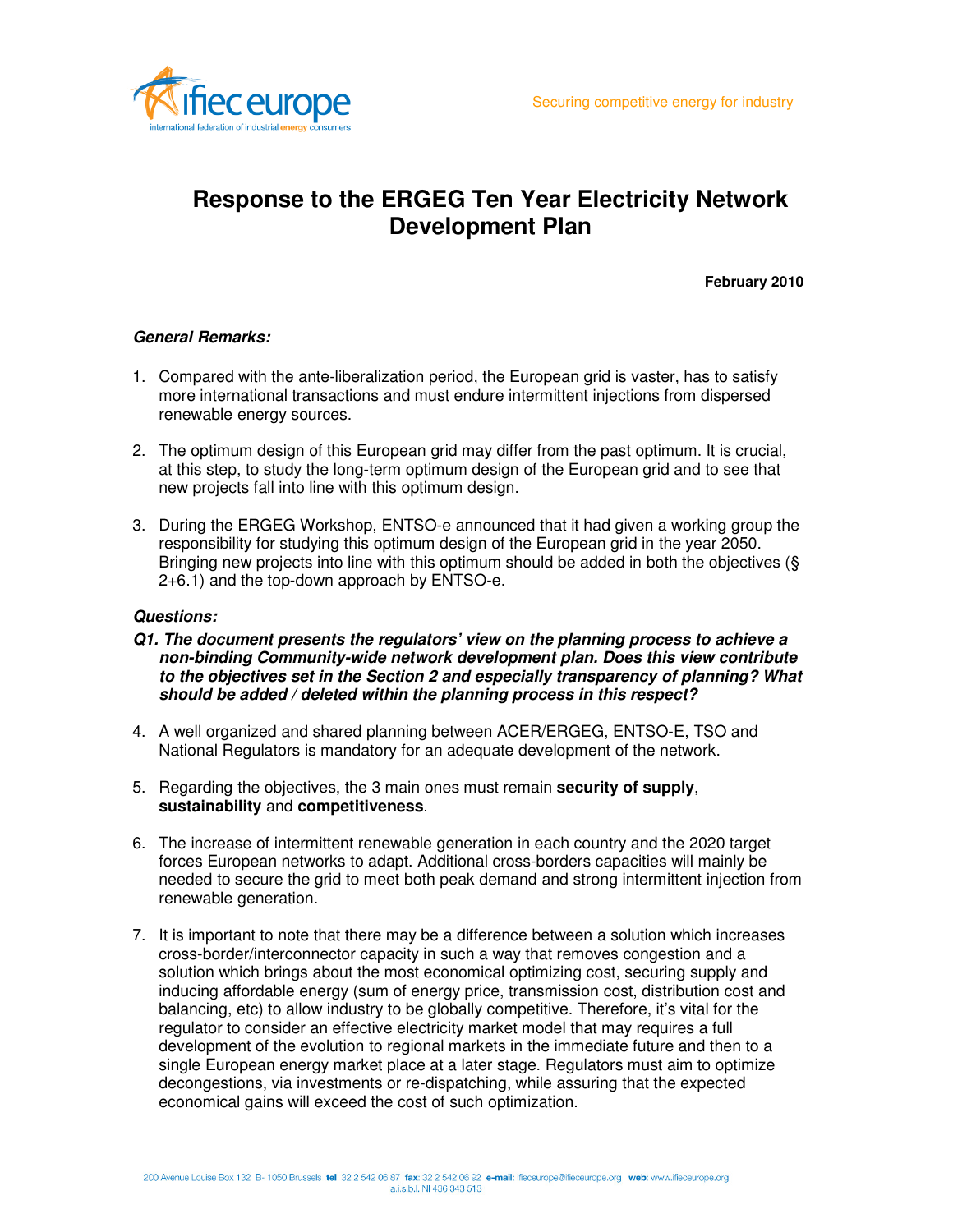

8. In particular cases, as long as existing capacity is too low, revenues from congestion management methods should be earmarked for investment into the expansion of these cross-border connections.

## **Q2. The document describes the contents of the Community-wide network development plan. Does it reflect the topics needed for the plan? What should be added / deleted within the contents of the plan?**

- 9. The content of the Community-wide network development plan should focus not only on the security of supply, the removal of internal and cross-border bottlenecks and development of infrastructure for generation to be introduced but also to:
	- 9.1. Guarantee that base load power plant investments are facilitated, in a timely manner, but in an optimum manner as to avoid unnecessary reinforcement of network interconnections.
	- 9.2. Guarantee to obtain, not only competition in generation, transport, transmission distribution and load balancing of electricity but competitive prices for base load and peak load for energy intensive industries.
	- 9.3. Guarantee to have a well balanced generation mix in each country while avoiding any lack of generation capacity
- 10. Other comments are:

§ 6.2 / "Issues to be addressed by scenarios" :

- $\triangleright$  "Price of electricity" is not sufficient; scenarios should address all the cost elements as
	- :
- o electrical energy price and;
- o transmission costs
- o distribution cost
- o balancing cost, etc.

because

- $\triangleright$  a project increasing transmission tariff may decrease energy price thanks to more competition;
- $\triangleright$  the sum is the cost the consumers pay, and must be optimized.

§ 6.4 / Market Model:

- 11. The software modeling the market should not be limited to a "perfect market" but should integrate the actor's actions, observed during the previous years. (f.i. what is the ratio price/cost of the offers ? Do generators invest ?).
- § 6.5.2 / Economic criteria:
- 12. Concerning the risks and costs of shortage, it is important to consider the real cost of an industrial plant shortage and not the compensation paid by TSO.
- 13. For both, too high "all in" electricity prices and industrial plant shut-downs caused by poor power supply reliability, the economical impacts of long-term activity delocalization should be considered.

#### **Q3. The document addresses European generation adequacy outlook. What should be added / deleted in this respect when ERGEG gives its advice?**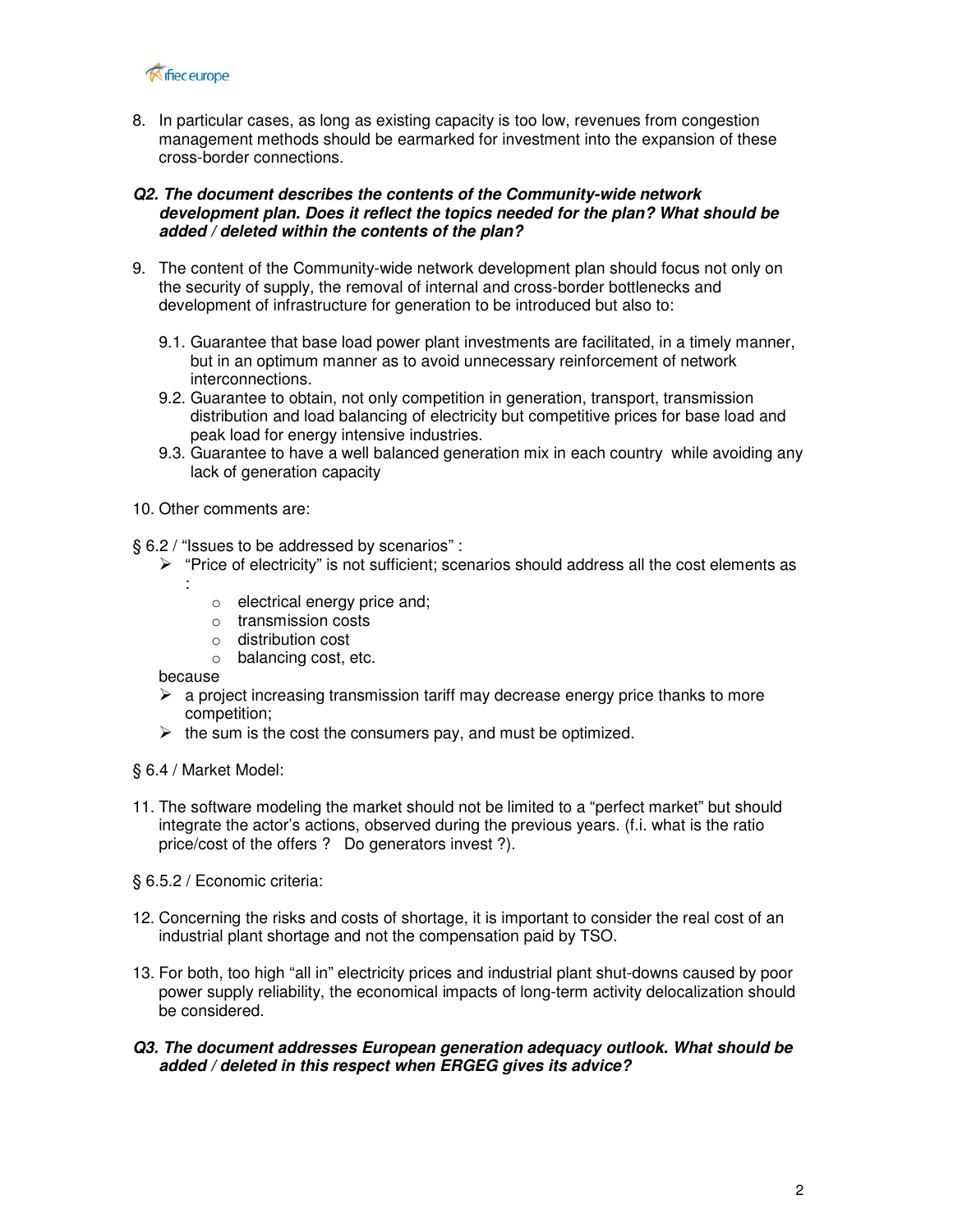

- 14. Well- functioning electricity markets should be able to deliver security of supply and generation adequacy. The production mix in each country should be well balanced and among others low cost, environmentally sustainable, base load generations modes, the nuclear share should increase (to be studied on country per country basis) in order to guarantee an affordable and environmental friendly base load production.
- 15. Taking into account the investments needed in the medium and long term, we should not only rely on evolution of a liquid market to foster future generation investments but alos allow for regulatory enforcement or member state initiatives to foster investments with a view to both security of supply and price competitiveness.
- 16. Regarding the enhancement demand response of consumption; the regulators should give priority to use the flexibility of industrial customers as power reserve for the TSO, e.g their "interruptibility" or load shifting. This flexibility or "buffer" is available and can be used to stabilize the grid. Therefore, incentives should be set for industrials consumers to adjust their load pattern in such a way that the capacity of the grid, and the generation capacity respectively, are used in an optimal way. This gives value to all the supply chain: End consumers would have a fair remuneration and producers and TSO would avoid the need to invest and to relay on more costly (both in terms of capital and environment) generation and grid capacity, reducing their cost.
- 17. The plan should also take into consideration the possibility of allowing old power plants (applicable mainly to nuclear) to extend their production life time under strict safety conditions. In most European countries, this vision is gaining momentum, but a centralized common vision should prevail to avoid degrading our CO2 foot print and maintain base load competitiveness.
- 18. To avoid lack of generation capacities, the "European Generation Adequacy Outlook" should give explicit alarms when the power plants foreseen by the previous plan are not erected and when the construction decision becomes critical with regard to construction delay and deadline.
- 19. Investments in energy intensive industries as well as in electricity generators have a 30 year horizon. to recognise this, a regulatory certainty over a longer period of 20 to 30 years is essential to attract new investments in generation of base load as well as in those energy intensive industries which depend upon it.
- **Q4. The document describes the topics (existing and decided infrastructure, identification of future bottlenecks in the network, identified investment projects, technical and economic description of the investment projects) for the assessment of resilience of the system. Is this description appropriate? Should it be changed and if so, how?**
- 20. In the economical criteria we should avoid market integration where existing price differentials within regions end up in a global alignment to the highest price range.
	- $\triangleright$  Therefore, for each project, should be studied as economic criteria and published the expected impacts on all the cost elements such as:
	- $\blacktriangleright$  electrical energy price;
	- $\triangleright$  transmission costs (tariff);
	- $\triangleright$  distribution cost:
	- $\triangleright$  balancing cost, etc
	- $\triangleright$  in concerned Member States.